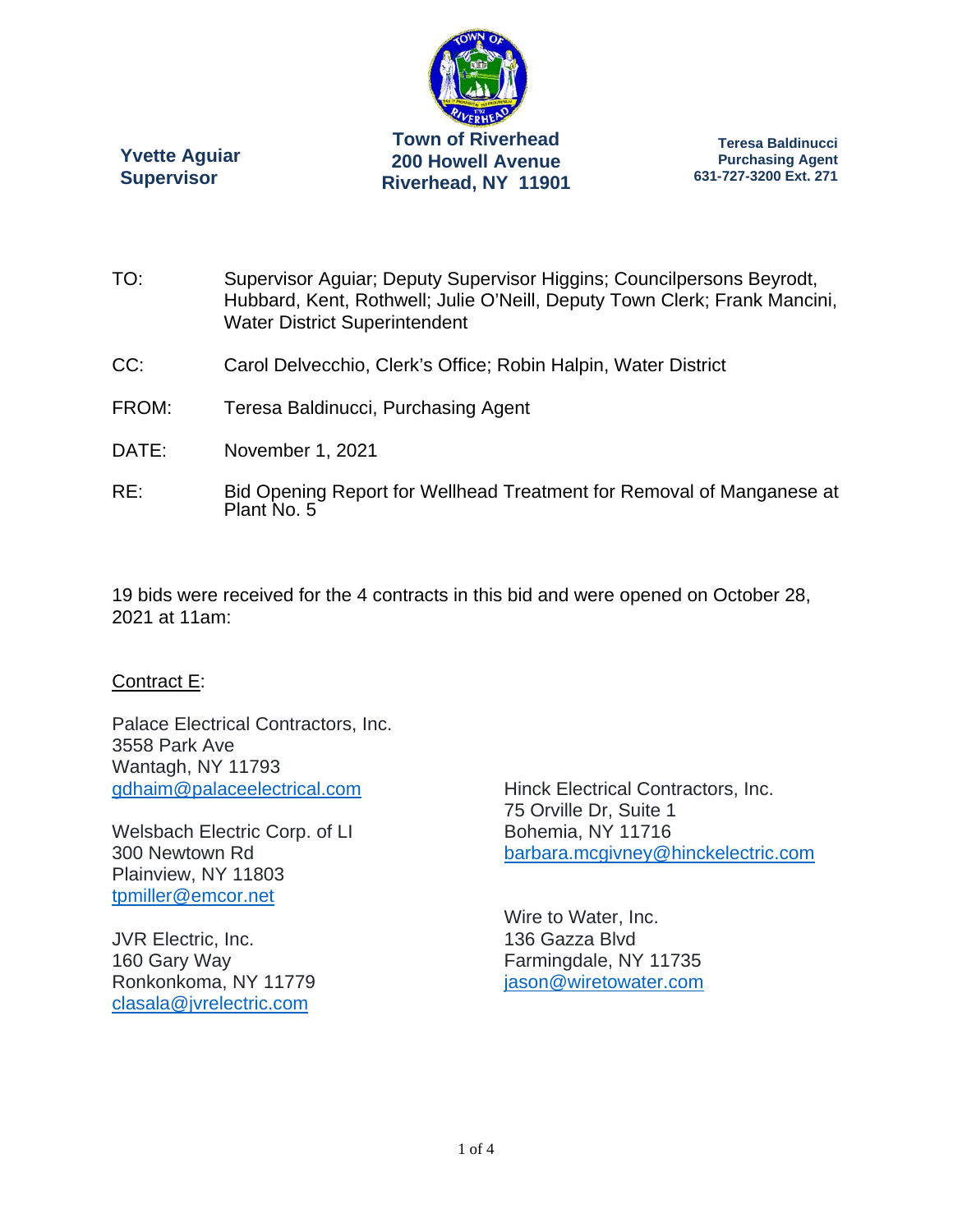Bid Opening Report for Wellhead Treatment for Removal of Manganese at Plant No. 5

# Contract P:

W.H.M. Plumbing & Heating Contractors, Inc. 6H Enterprise Dr East Setauket, NY 11733 office@whmplumbing.com

Philip Ross Industries, Inc. 88 Duryea Rd Melville, NY 11747 derek@philiprossind.com

Atlantic Wells, Inc. 58 Fairfields La Huntington Station, NY 11746 dan@atlanticwells.com

R.J. Industries, Inc. 75 E Bethpage Rd PO Box 349 Plainview, NY 11803 bjd@rjii.net

Bensin Contracting, Inc. 652 Union Ave Holtsville, NY 11742 sandy.lolley@bensincontracting.com

## Contract W:

Layne Christensen Company 1126 Lincoln Ave Holbrook, NY 11741 bob.grecki@gcinc.com

Eagle Control Corp. 23 Old Dock Rd Yaphank, NY 11980 rthaeder@eaglecontrol.com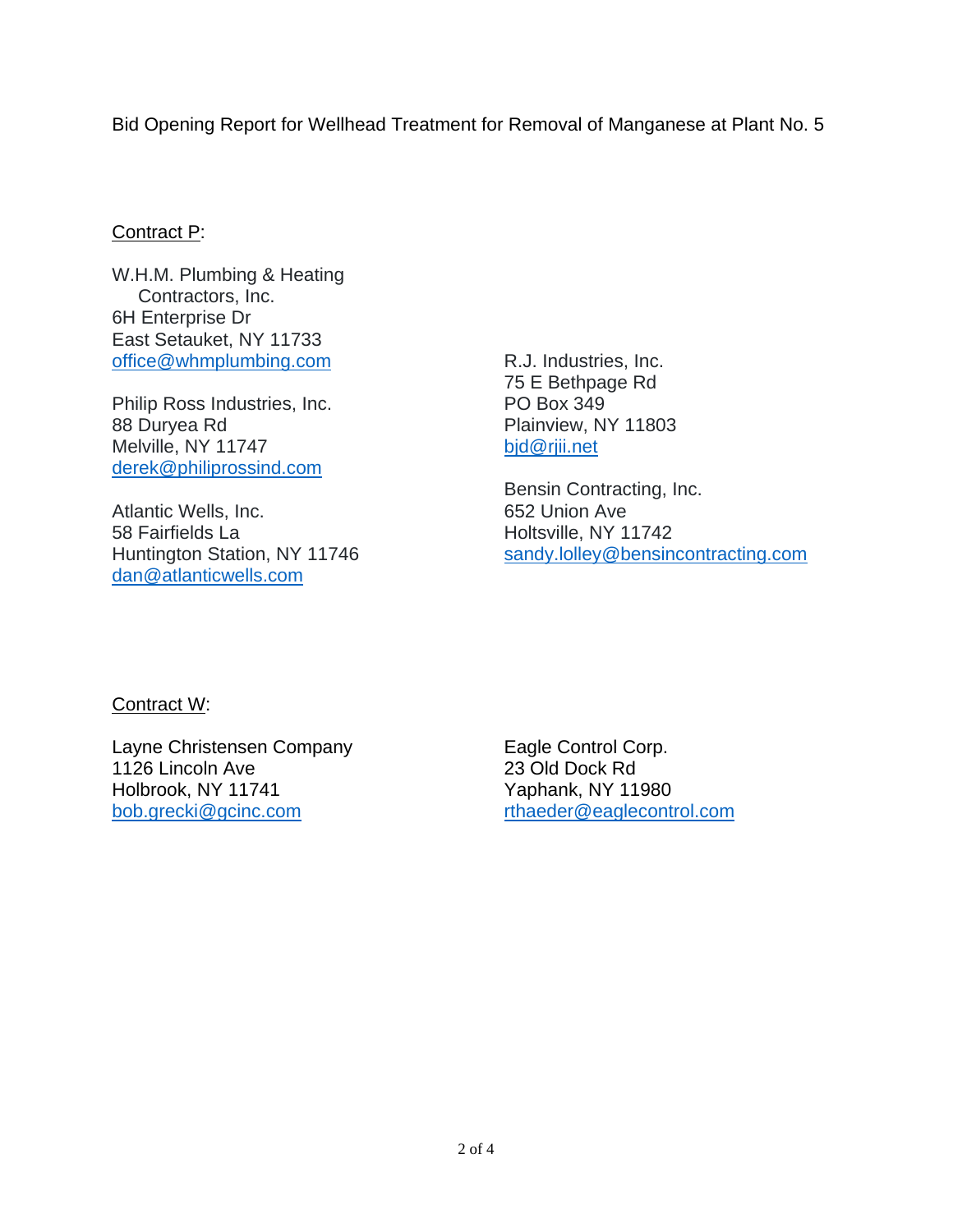Bid Opening Report for Wellhead Treatment for Removal of Manganese at Plant No. 5

### Contract G:

S.J. Hoerning Construction, Inc. 1471 Fifth Ave Bay Shore, NY 11706 brian@sjhoerning.com

Philip Ross Industries, Inc. 88 Duryea Rd Melville, NY 11747 derek@philiprossind.com

G&M Earth Moving Inc. 345 Ellsworth St Holbrook, NY 11741 sara@gmearthmoving.com

W.H.M. Plumbing & Heating Contractors, Inc. 6H Enterprise Dr East Setauket, NY 11733 office@whmplumbing.com

Construction Consultants LI, Inc. 36 East 2<sup>nd</sup> St Riverhead, NY 11901 ebaumack@ccliinc.com

Preferred Construction, Inc. 47 Werman Court Plainview, NY 11803 estimating@prefconst.com

East End Materials, Inc. dba East End **Group** 31 Old Dock Rd Yaphank, NY 11980 estimating@eastendgroup.net

Results of the bid opening are attached. All bids have been forwarded to the Water District for review.